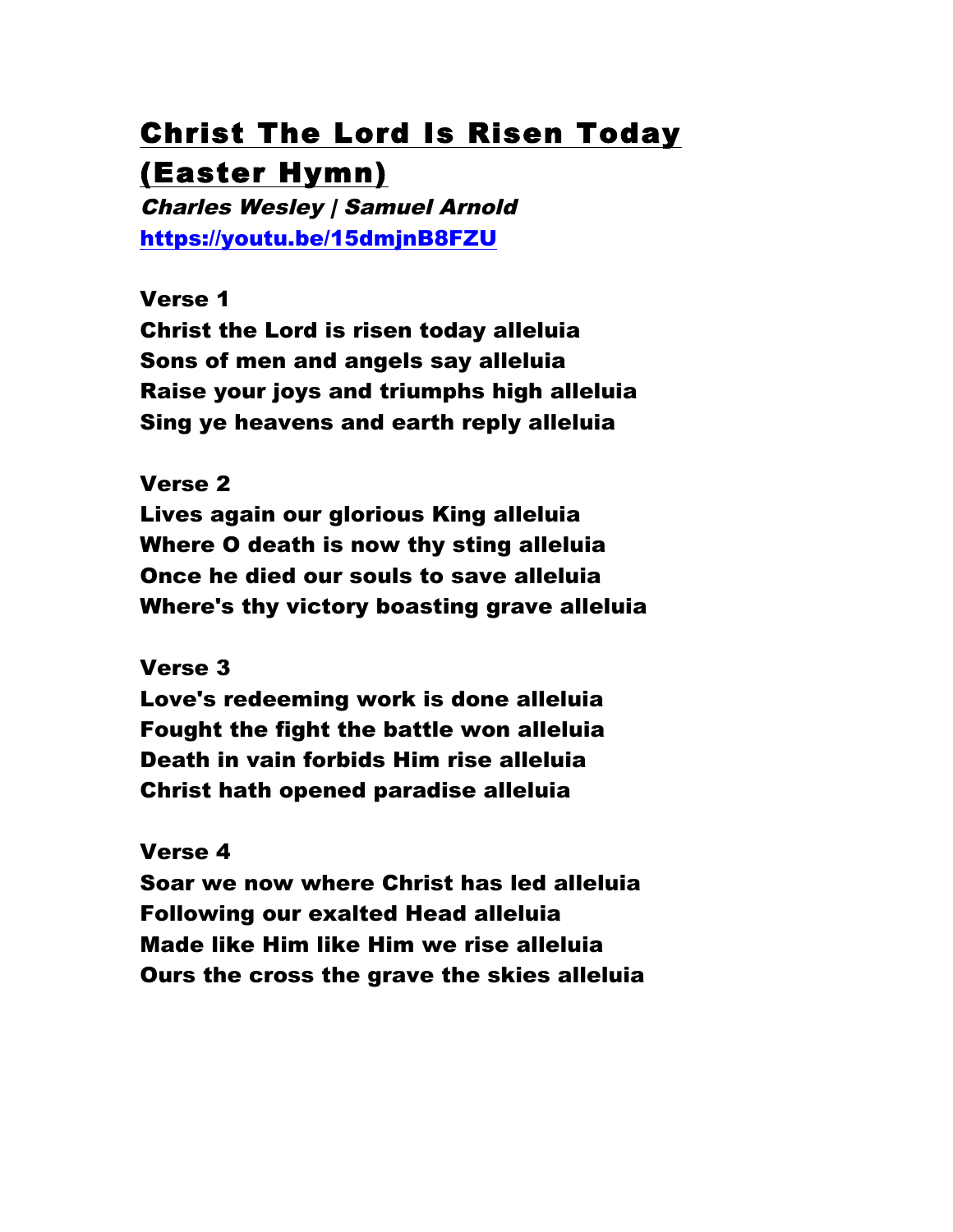## Redeemer

Nicole Mullen https://youtu.be/DN8BmdFFfKI

Verse 1

Who taught the sun where to stand in the morning And who told the ocean you can only come this far And who showed the moon Where to hide 'til evening Whose words alone can catch a falling star

Chorus 1 Well I know my Redeemer lives I know my Redeemer lives All of creation testifies this life within me cries I know my Redeemer lives

Verse 2

The very same God that spins things in orbit He runs to the weary the worn and the weak And the same gentle hands That hold me when I'm broken They conquered death to bring me victory

Chorus 2 Now I know my Redeemer lives I know my Redeemer lives Let all creation testify let this life within me cry I know my Redeemer

Bridge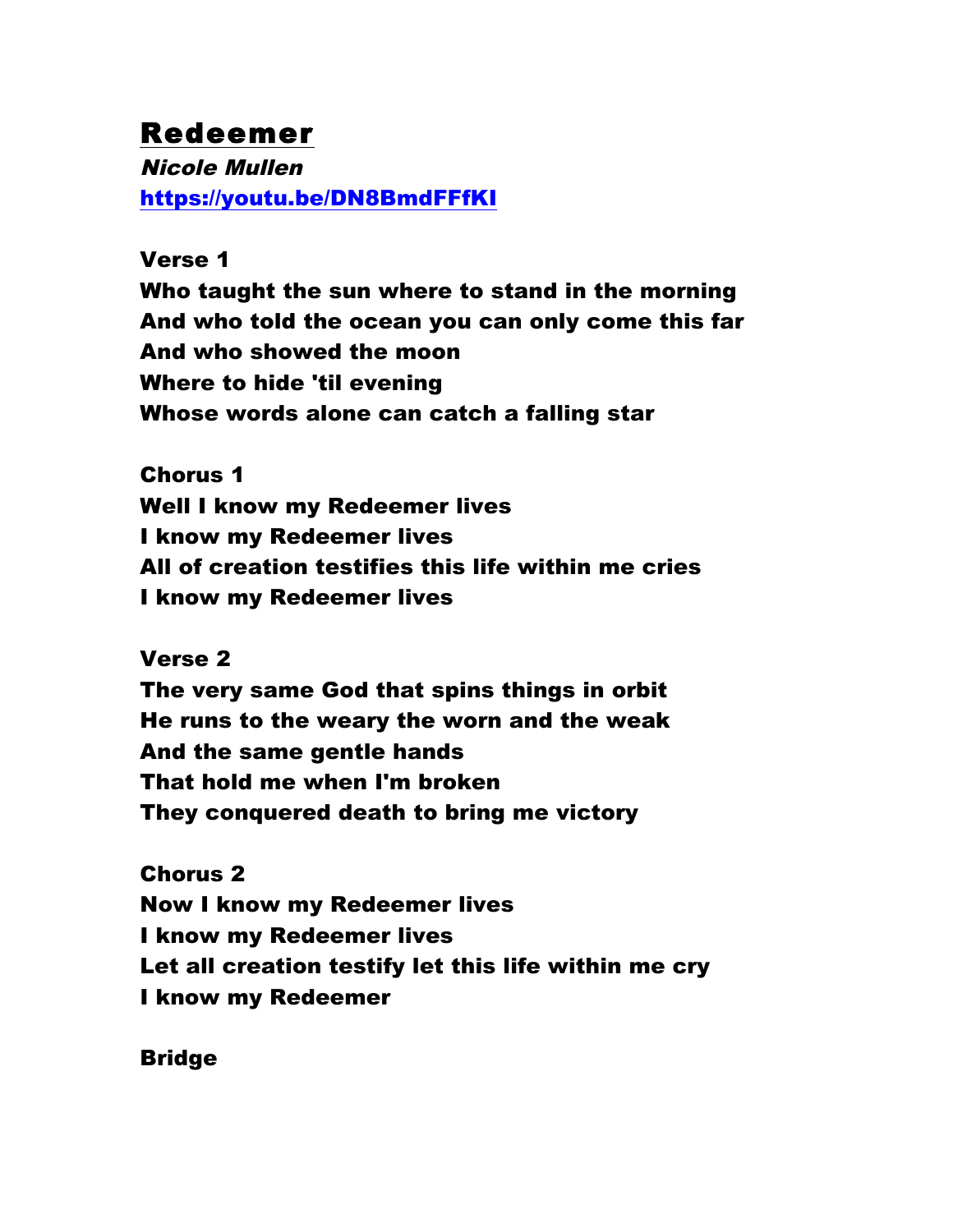He lives to take away my shame And He lives forever I'll proclaim That the payment for my sin Was the precious life He gave But now He's alive And there's an empty grave

Chorus 3 And I know my Redeemer He lives I know my Redeemer lives Let all creation testify That this life within me cries I know my Redeemer

## Ending

I know my Redeemer lives I know my Redeemer lives I know my Redeemer lives He lives He lives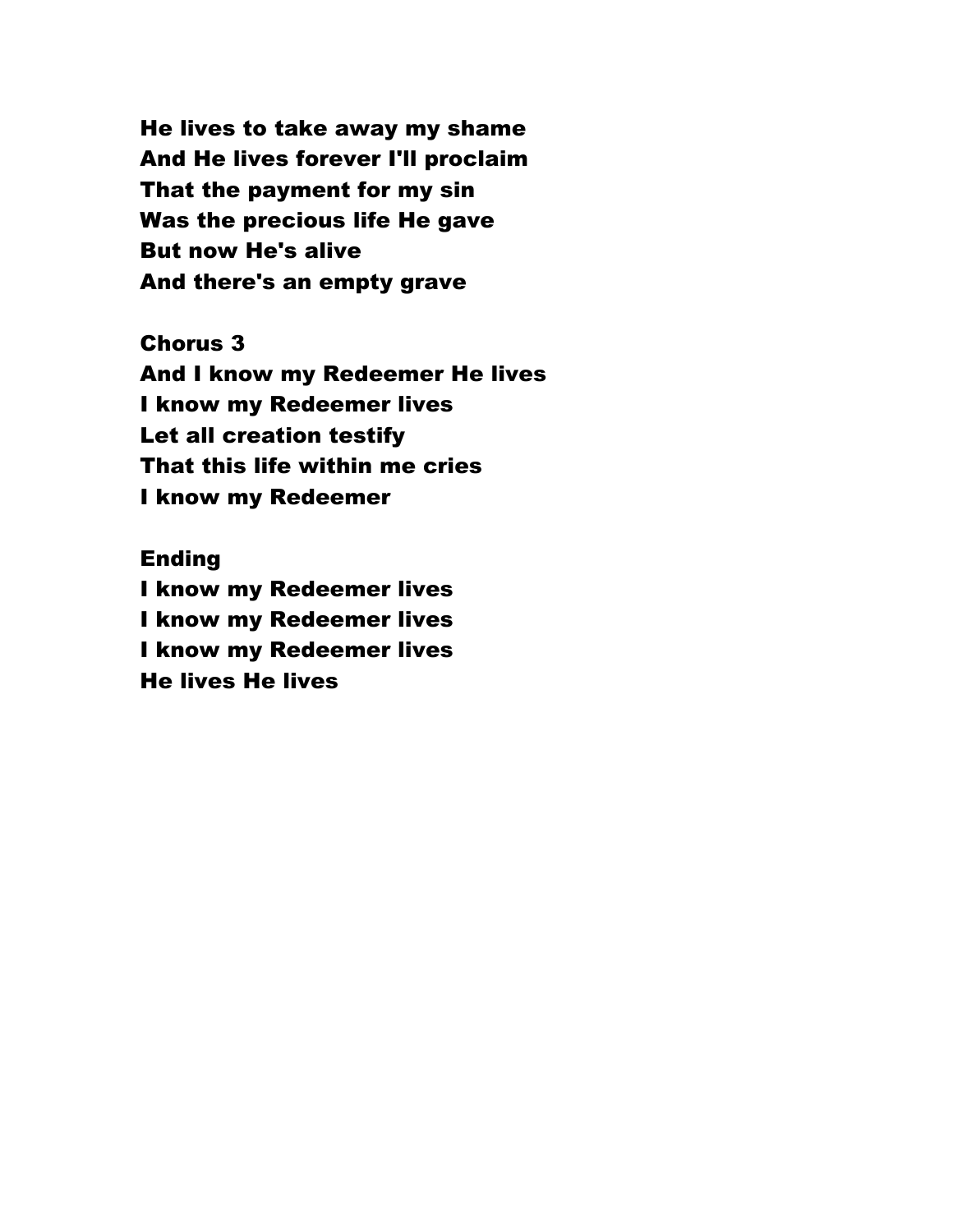## Christ Is Risen He Is Risen Indeed

Ed Cash | Keith Getty | Kristyn Getty https://youtu.be/E1m51-hceEQ

#### Verse 1

How can it be the One who died Has borne our sin through sacrifice To conquer every sting of death Sing sing hallelujah

Verse 2 For joy awakes as morning light When Christ's disciples lift their eyes Alive He stands their Friend and King Christ Christ He is risen

Chorus Christ is risen He is risen indeed Oh sing hallelujah Join the chorus sing with the redeemed Christ is risen He is risen indeed

Verse 1 How can it be the One who died Has borne our sin through sacrifice To conquer every sting of death Sing sing hallelujah

Verse 2 For joy awakes as morning light When Christ's disciples lift their eyes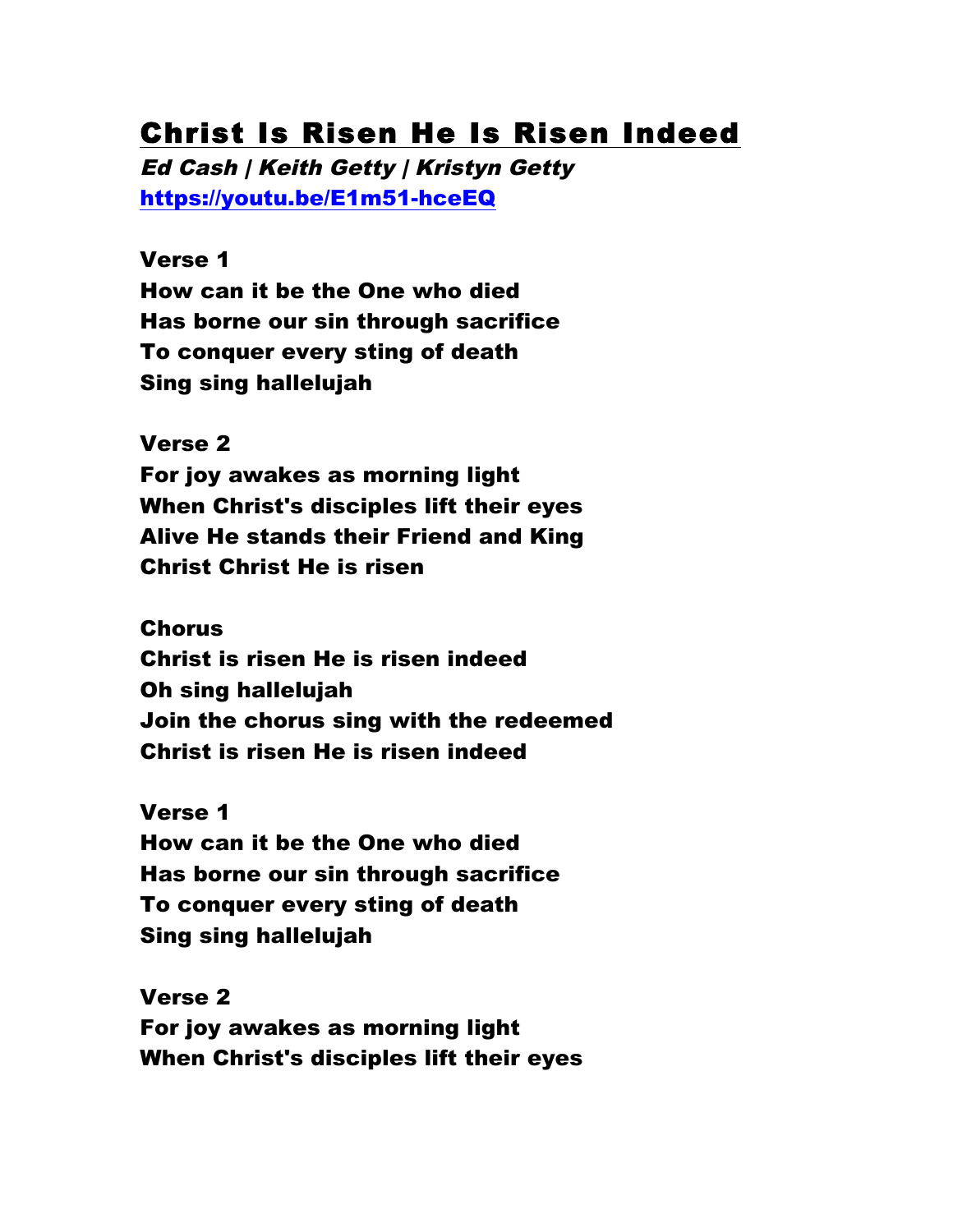Alive He stands their Friend and King Christ Christ He is risen

**Chorus** 

Christ is risen He is risen indeed Oh sing hallelujah Join the chorus sing with the redeemed Christ is risen He is risen indeed

#### Verse 3

Where doubt and darkness once had been They saw Him and their hearts believed But blessed are those who have not seen Yet sing hallelujah

#### Verse 4

Once bound by fear now bold in faith They preached the truth and power of grace And pouring out their lives they gained Life life everlasting

#### Chorus

Christ is risen He is risen indeed Oh sing hallelujah Join the chorus sing with the redeemed Christ is risen He is risen indeed

Verse 5 The power that raised Him from the grave Now works in us to powerfully save He frees our hearts to live His grace Go tell of His goodness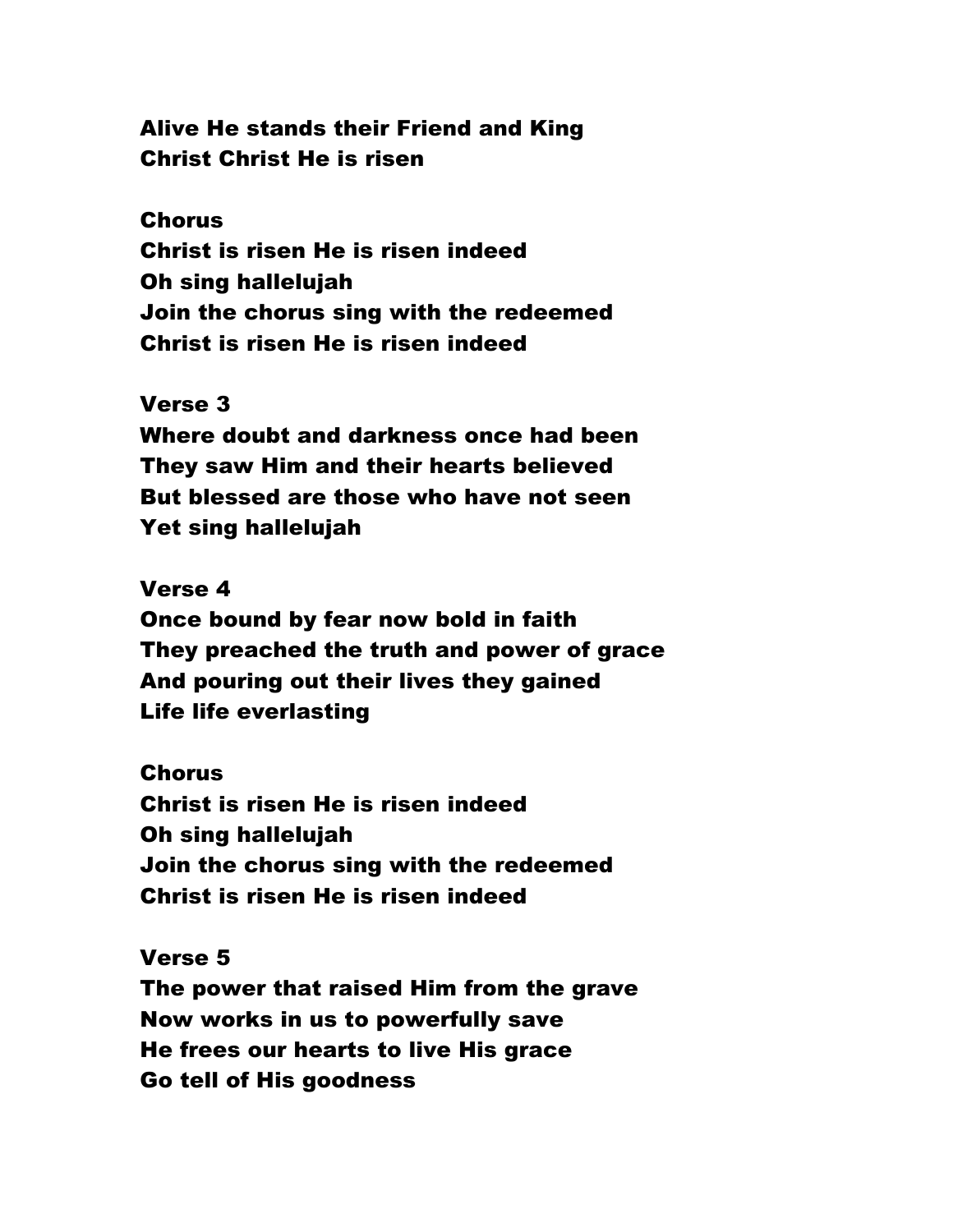**Chorus** Christ is risen He is risen indeed Oh sing hallelujah Join the chorus sing with the redeemed Christ is risen He is risen indeed (Repeat)

Ending He's alive He's alive Heaven's gates are opened wide He's alive He's alive Now in heaven glorified (Repeat)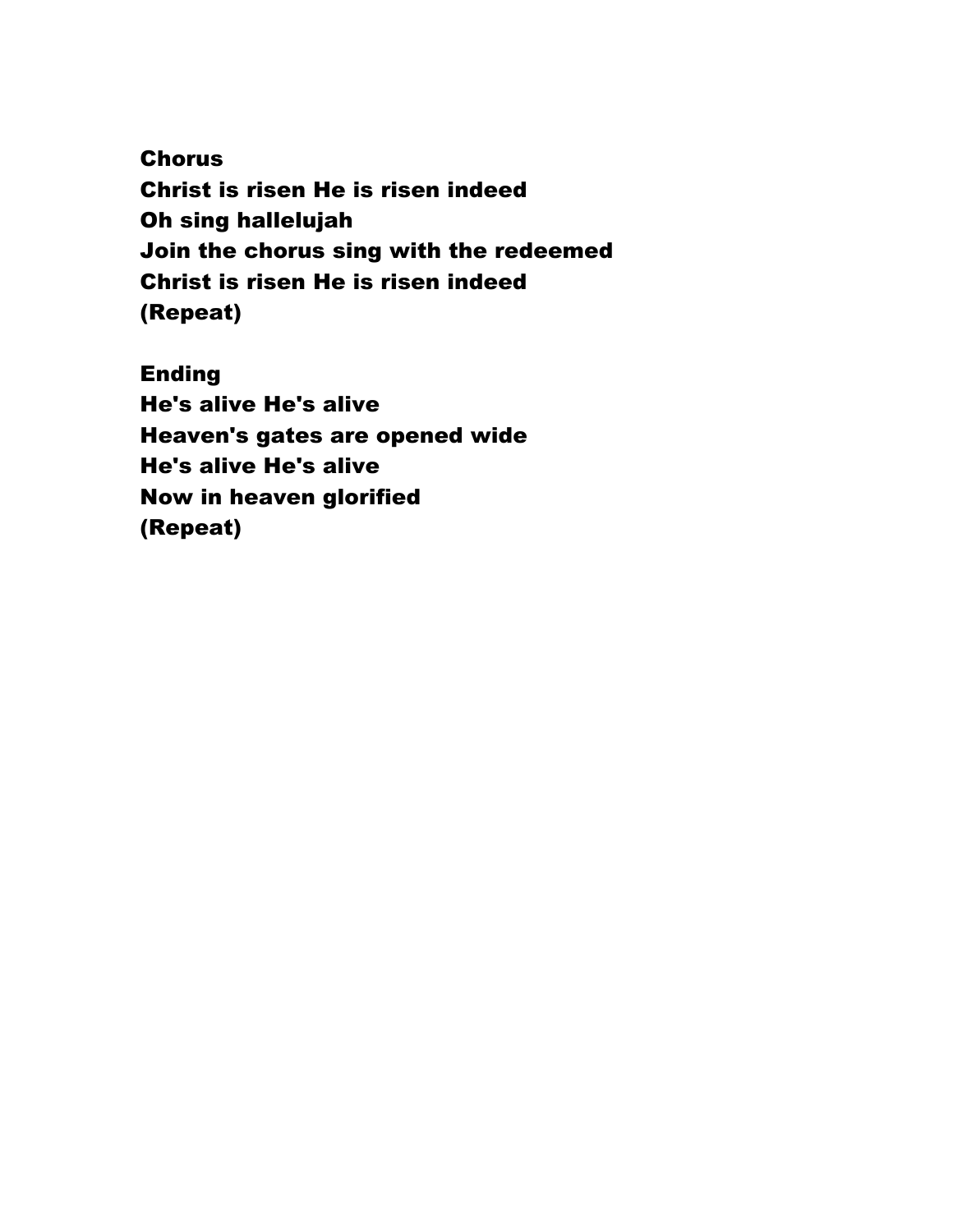## He Lives

Alfred Henry Ackley https://youtu.be/bEKTITGgPIs

I serve a risen Savior He's in the world today I know that He is living No matter what men may say I see His hand of mercy I hear His voice of cheer You ask me how I know He lives? He lives within my heart oh yes He lives within my heart

I serve a risen Savior He's in the world today I know that He is living No matter what men may say I see His hand of mercy I hear His voice of cheer You ask me how I know He lives? He lives within my heart oh yes He lives within my heart

Jesus lives, Jesus lives Christ Jesus lives today He walks with me and he talks with me Along life's narrow way. Yes! Jesus lives, Jesus lives Christ Jesus lives today Salvation to impart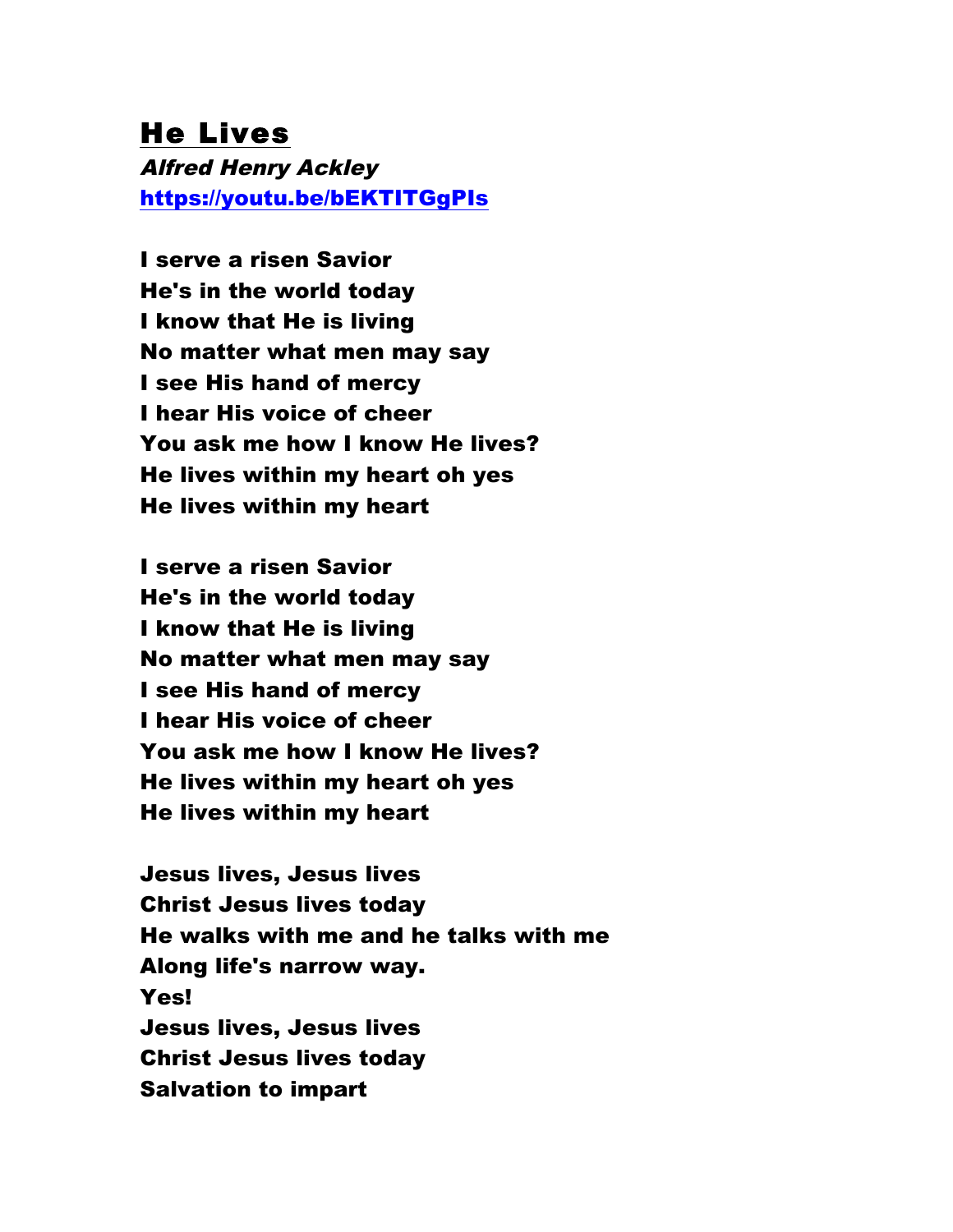You ask me how I know He lives? He lives within my heart oh yes He lives within my heart

I serve a risen Savior He's in the world today I know that He is living No matter what men may say I see His hand of mercy I hear His voice of cheer You ask me how I know He lives? He lives within my heart oh yes He lives within my heart

Jesus lives, Jesus lives Christ Jesus lives today He walks with me and he talks with me Along life's narrow way. Yes! Jesus lives, Jesus lives Christ Jesus lives today Salvation to impart You ask me how I know He lives? He lives within my heart oh yes He lives within my heart

I know He lives (Repeat)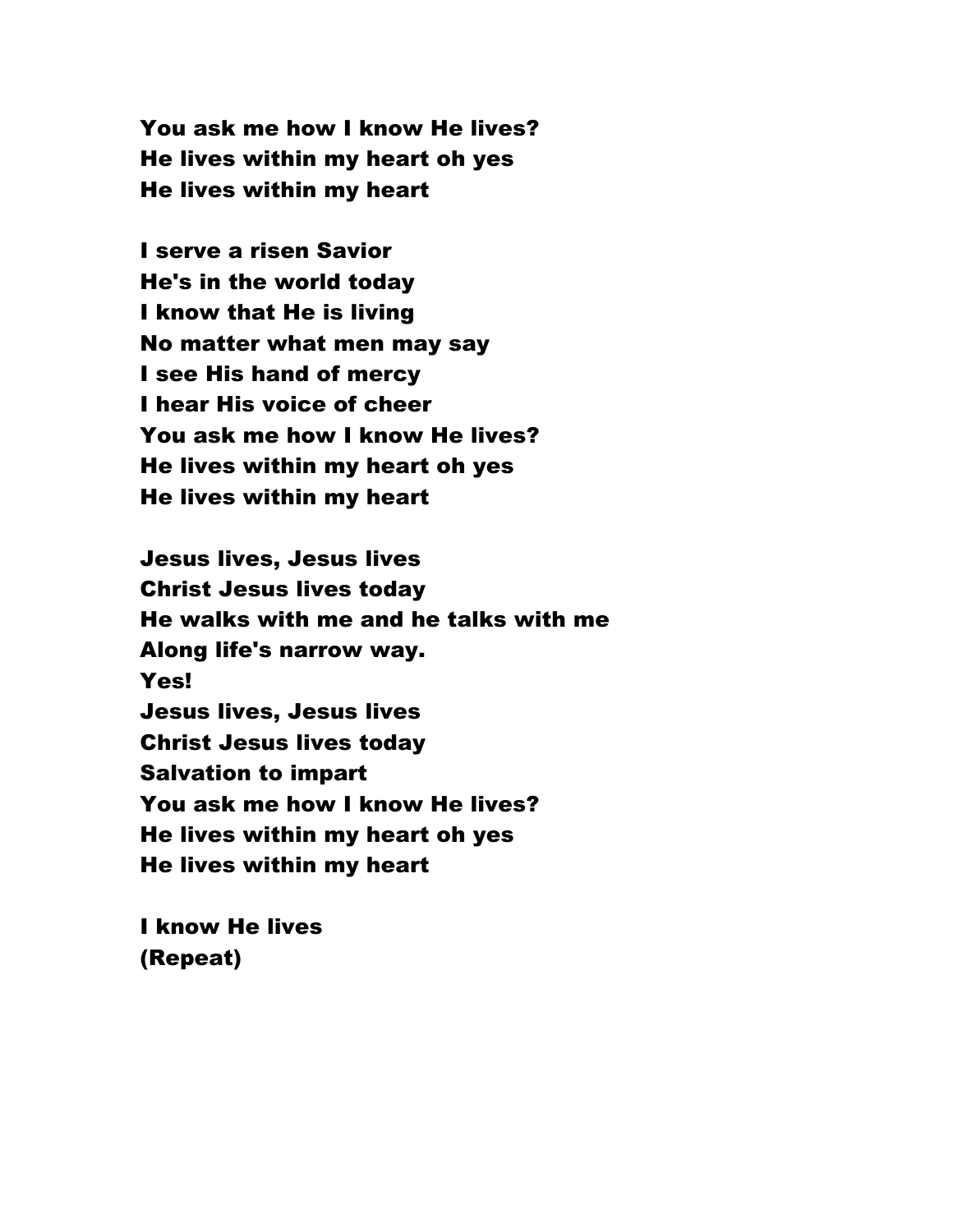## Death Is Ended

James Ward https://youtu.be/DNJlA\_jb2ys

Chorus Death is ended, Death is ended Death is swallowed up in victory Death is ended, Death is ended Death is swallowed up in victory

Verse 1 Behold I tell you a mystery; we will all be changed Even in the twinkling of an eye, the trumpet will sound We'll be raised imperishable and we'II be changed around The saying that is written will be true

**Chorus** Death is ended, Death is ended Death is swallowed up in victory Death is ended, Death is ended Death is swallowed up in victory

Verse 2 Our days are like the flowers of the field; the wind blows over and we're gone But from everlasting to everlasting Still His love is for those who fear Him, His promises live on The saying that is written will be true

Chorus